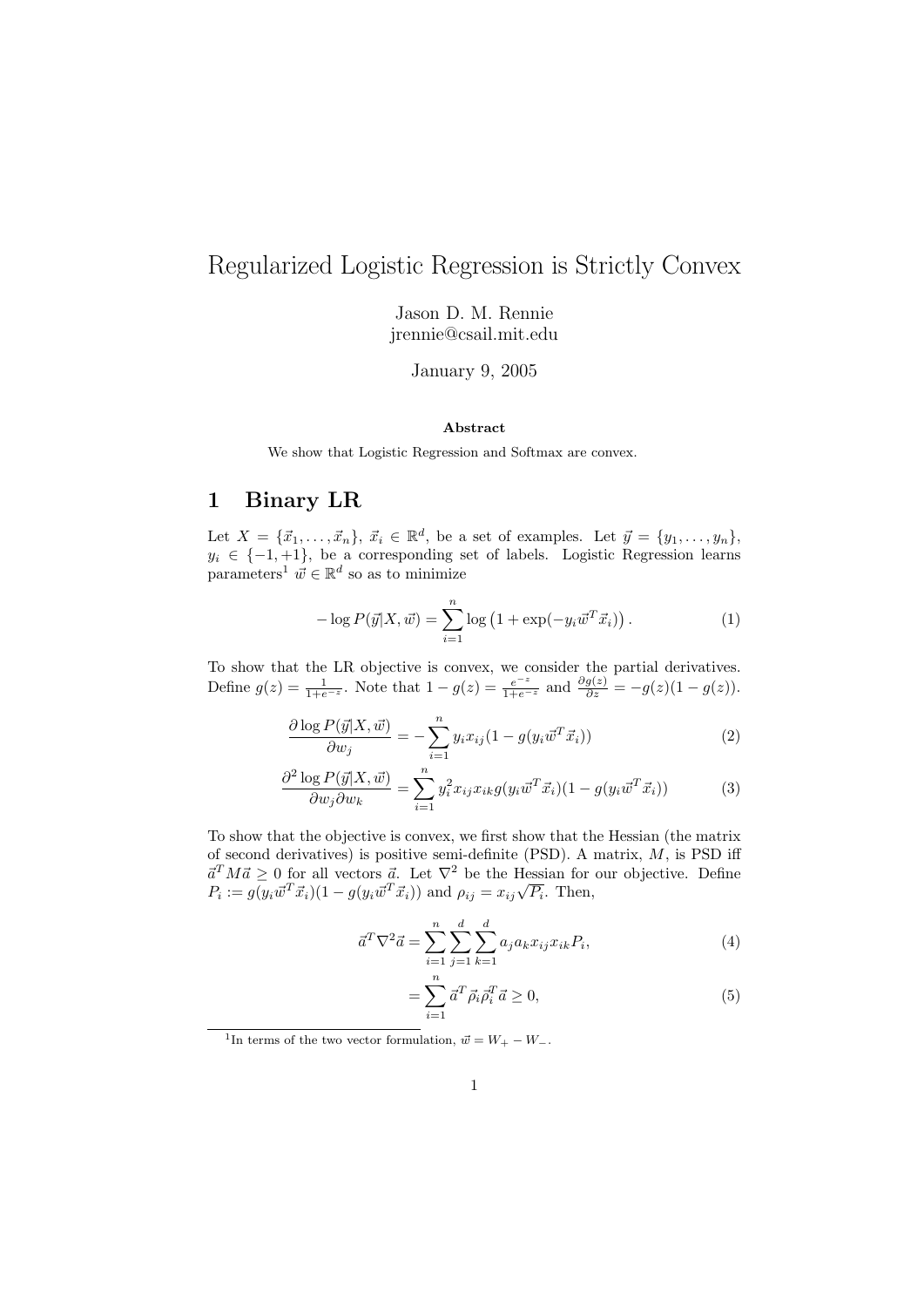Note that  $\vec{a}^T \vec{\rho}_i \vec{\rho}_i^T \vec{a} = (\vec{a}^T \vec{\rho}_i)^2 \geq 0$ . Hence, the Hessian is PSD. Theorem 2.6.1 of Cover and Thomas (1991) gives us that an objective with a PSD Hessian is convex. If we add an L2 regularizer,  $C \vec{w}^T \vec{w}$ , to the objective, then the Hessian is positive definite and hence the objective is strictly convex.

## 2 Two-weight LR

Let  $X = {\lbrace \vec{x}_1, \ldots, \vec{x}_n \rbrace}, \ \vec{x}_i \in \mathbb{R}^d$ , be a set of examples. Let  $\vec{y} = {\lbrace y_1, \ldots, y_n \rbrace},$  $y_i \in \{-1, +1\}$ , be a corresponding set of labels. Logistic Regression learns parameters  $W_-\in\mathbb{R}^d$  and  $W_+\in\mathbb{R}^d$  so as to minimize

$$
-\log P(\vec{y}|X, W) = \sum_{i=1}^{n} \log \left( \exp(W_{+} \vec{x}_{i}) + \exp(W_{-} \vec{x}_{i}) \right) - \sum_{i=1}^{n} W_{y_{i}} \vec{x}_{i}.
$$
 (6)

To show that the LR objective is convex, we consider the partial derivatives. Define  $Z_i := \exp(W_+ \vec{x}_i) + \exp(W_- \vec{x}_i)$ . Define  $P_{+i} = \exp(W_+ \vec{x}_i)/Z_i$  and  $P_{-i} =$  $\exp(W_-\vec{x}_i)/Z_i$ .

$$
\frac{\partial \log P(\vec{y}|X, W)}{\partial W_{uj}} = \sum_{i=1}^{n} x_{ij} P_u - \sum_{i|y_i=u} x_{ij}
$$
(7)

$$
\frac{\partial^2 \log P(\vec{y}|X, W)}{\partial W_{uj}\partial W_{vk}} = \delta_{u=v} \sum_{i=1}^n x_{ij} x_{ik} P_{ui} - \sum_{i=1}^n x_{ij} x_{ik} P_{ui} P_{vi}
$$
(8)

$$
= (-1)^{\delta_{u=v}+1} \sum_{i=1}^{n} x_{ij} x_{ik} P_{+i} P_{-i}
$$
 (9)

To show that the objective is convex, we first show that the Hessian (the matrix of second derivatives) is positive semi-definite (PSD). A matrix,  $M$ , is PSD iff  $\vec{a}^T M \vec{a} \geq 0$  for all vectors  $\vec{a}$ . Let  $\nabla^2$  be the Hessian for our objective. Define  $\rho_{iuj} := ux_{ij}\sqrt{P_{+i}P_{-i}}.$ 

$$
\vec{a}^T \nabla^2 \vec{a} = \sum_{i=1}^n \sum_{j,k,u,v} (-1)^{\delta_{j=u}+1} a_{uj} a_{vk} x_{ij} x_{ik} P_{+i} P_{-i}
$$
(10)

$$
=\sum_{i=1}^{n} \vec{a}^T \vec{\rho}_i \vec{\rho}_i^T \vec{a} \ge 0,\tag{11}
$$

Note that  $\vec{a}^T \vec{\rho}_i \vec{\rho}_i^T \vec{a} = (\vec{a}^T \vec{\rho}_i)^2 \geq 0$ . Hence, the Hessian is PSD. Theorem 2.6.1 of Cover and Thomas (1991) gives us that an objective with a PSD Hessian is convex. If we add an L2 regularizer,  $C(W_{-}W_{-}^T + W_{+}W_{+}^T)$ , to the objective, then the Hessian is positive definite and hence the objective is strictly convex.

Note that we abuse notation by collapsing two indices into a single vector, e.g.  $\vec{a} = (a_{-1}, a_{-2}, \ldots, a_{-d}, a_{+1}, \ldots, a_{+d})$ . Similar for  $\rho$ .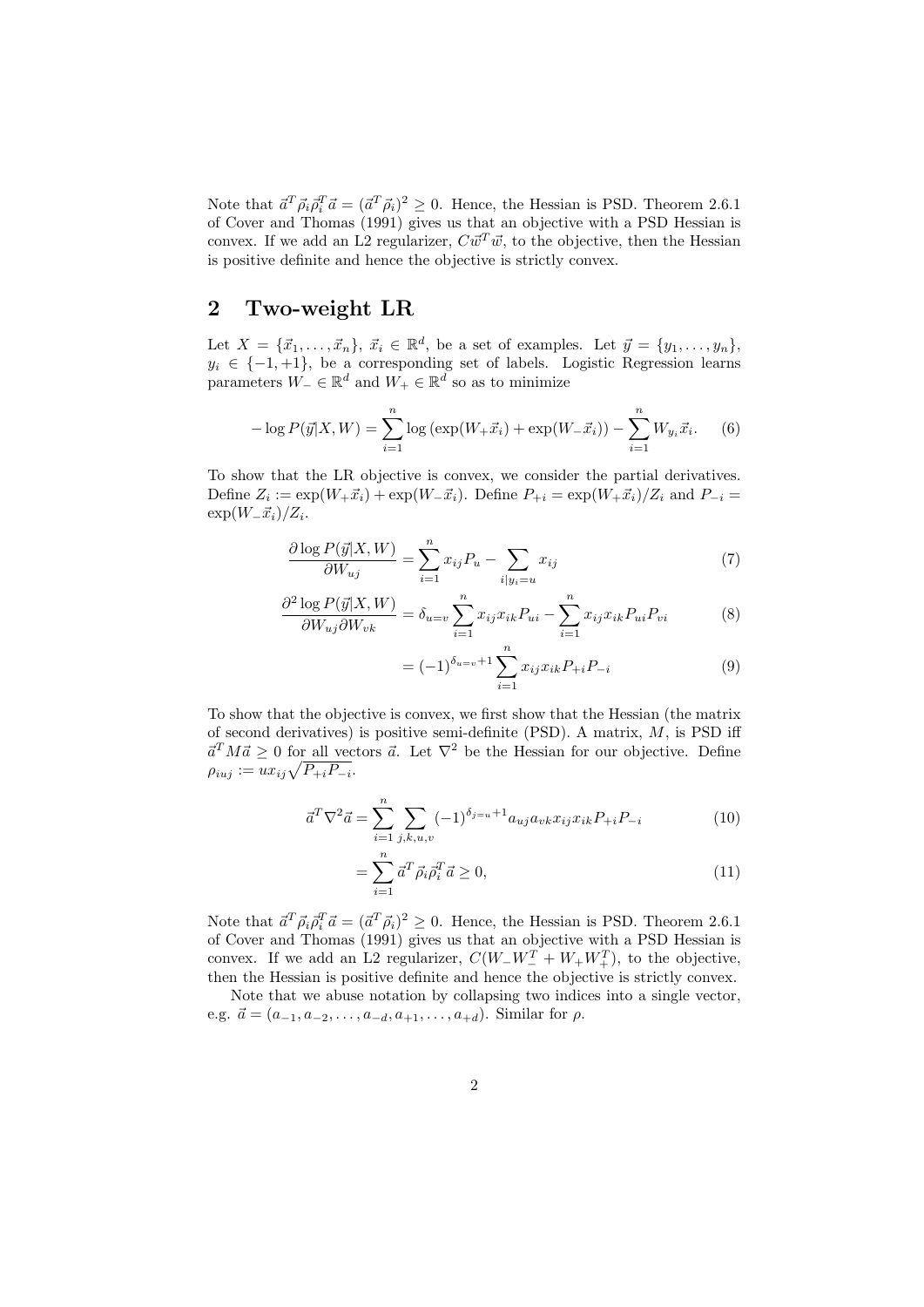### 3 Softmax

Next, we show that the multiclass generalization of LR, commonly known as "softmax," is convex. Let  $\vec{y} = \{y_1, \ldots, y_n\}, y_i \in \{1, \ldots, m\}$ , be the set of multi-class labels. Softmax learns parameters  $W \in \mathbb{R}^{m \times d}$  so as to minimize

$$
-\log P(\vec{y}|X,W) = \sum_{i=1}^{n} \left[ \log \left( \sum_{u=1}^{m} \exp(W_u \vec{x}_i) \right) - W_{y_i} \vec{x}_i \right]. \tag{12}
$$

We use  $W_u$   $(W_{y_i})$  to denote the  $u^{\text{th}}$   $(y_i^{\text{th}})$  row of W. To show that the Softmax objective is convex, we consider the the partial derivatives. Define  $Z_i = \sum_{u=1}^m \exp(W_u \vec{x}_i)$  and  $P_{iu} = \exp(W_u \vec{x}_i)/Z_i$ . Note that

$$
\frac{\partial P_{iu}}{\partial W_{vk}} = x_{ik} P_{iu} \left[ \delta_{u=v} (1 - P_{iu}) - \delta_{u \neq v} P_{iv} \right]. \tag{13}
$$

$$
\frac{\partial \log P(\vec{y}|X, W)}{\partial W_{uj}} = \sum_{i=1}^{n} x_{ij} P_{iu} - \sum_{i|y_i=u} x_{ij}
$$
(14)

$$
\frac{\partial^2 \log P(\vec{y}|X, W)}{\partial W_{uj}\partial W_{vk}} = \sum_{i=1}^n x_{ij} x_{ik} P_{iu} \left[ \delta_{u=v} (1 - P_{iu}) - \delta_{u \neq v} P_{iv} \right]
$$
(15)

By the Diagonal Dominance Theorem (see the Appendix), the Hessian (the matrix of second derivatives) is positive semi-definite (PSD). Theorem 2.6.1 of Cover and Thomas (1991) gives us that an objective with a PSD Hessian is convex. If we add an L2 regularizer,  $C \sum_{u} W_u W_u^T$ , to the objective, then the Hessian is positive definite and hence the objective is strictly convex.

## Appendix

Theorem 1 (Diagonal Dominance Theorem) Suppose that M is symmetric and that for each  $i = 1, \ldots, n$ , we have

$$
M_{ii} \ge \sum_{j \ne i} |M_{ij}|.\tag{16}
$$

Then M is positive semi-definite (PSD). Furthermore, if the inequalities above are all strict, then M is positive definite.

**Proof:** Recall that an eigenvector is a vector  $\vec{x}$  such that  $M\vec{x} = \gamma \vec{x}$ .  $\gamma$  is called the eigenvalue for  $\vec{x}$ . Let  $M \in \mathbb{R}^{n \times n}$  be a symmetric matrix. Then M has n eigenvectors with real eigenvalues. Consider an eigenvector,  $\vec{x}$ , of M with eigenvalue  $\gamma$ . Then,  $M\vec{x} = \gamma \vec{x}$ . In particular,  $M_{ii}x_i + \sum_{j\neq i} M_{ij}x_j = \gamma x_i$ . Let *i* be such that  $|x_i| \ge |x_j| \; \forall j$ . Now, assume  $M_{ii} \ge \sum_{j \ne i} |\widetilde{M}_{ij}| \; \forall i$ . Then we see that  $\gamma \geq 0$ . Hence, all eigenvalues of M are non-negative and M is PSD. If the inequalities in our assumption are strict, then eigenvalues of M are positive and M is positive definite.  $\Box$